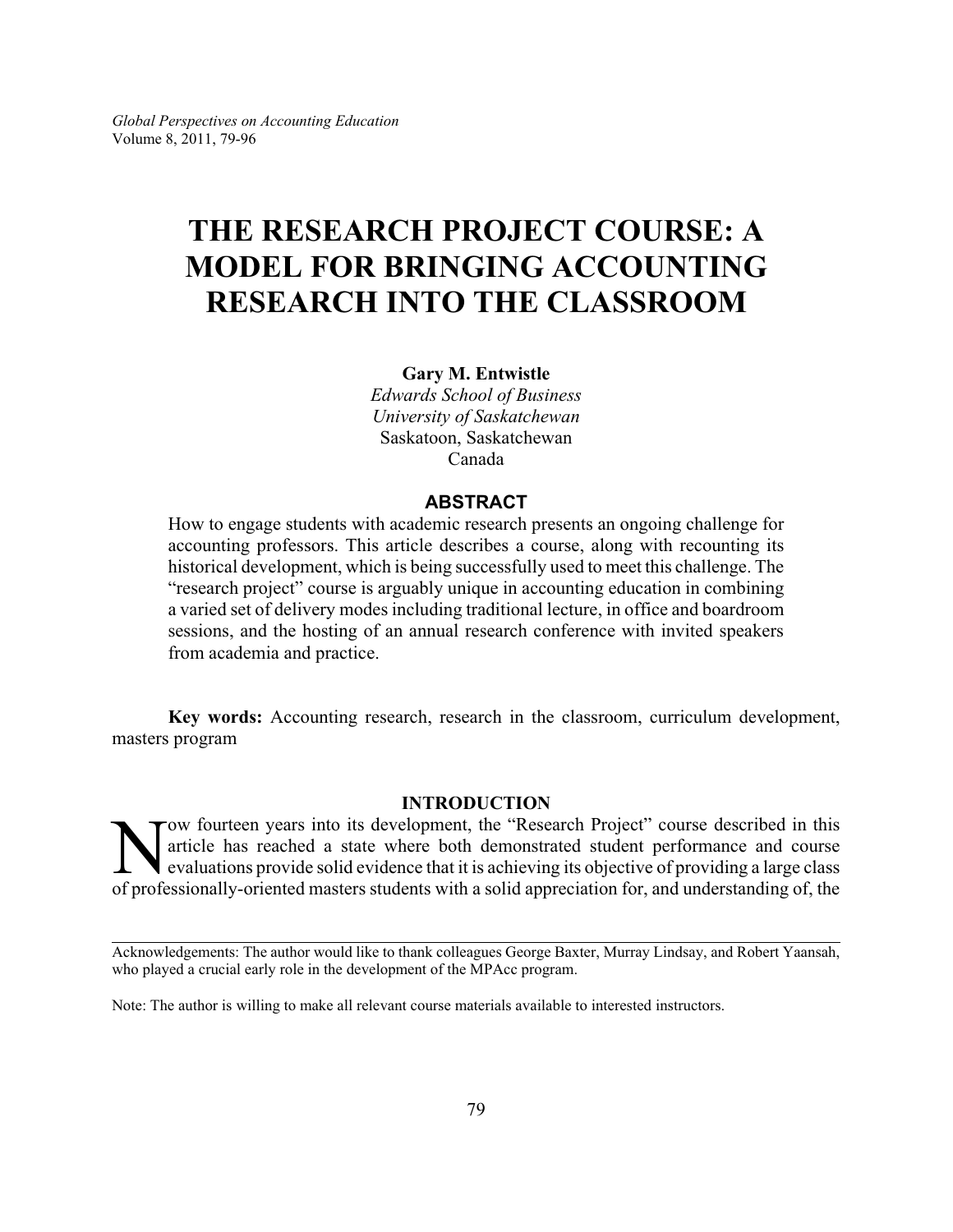academic research process.<sup>1</sup> This article recounts the genesis of this research course, describes its evolution over fourteen years, and presents its current organizational structure and mode of delivery.<sup>2</sup> Overall the article presents an interesting case of curriculum development. More importantly though, it provides a template that other instructors might consider using in teaching students about academic research. The article also complements the recent (2009) paper by Gordon and Porter in *Global Perspectives on Accounting Education* which provides a guide for accounting students in reading and understanding academic journal articles.

## **COURSE GENESIS**

In the early 1990's, the Department of Accounting at the University of Saskatchewan began development of its Master of Professional Accounting (MPAcc) program. The program's broad objective was to help prepare students for the practice of accounting in the "next millennium." Significantly informed by major reports from professional accounting bodies in Canada (e.g., Boyd, 1995; CICA, 1996a; CICA, 1996b), by earlier accounting education work in the U.S. (e.g., AAA, 1986; AECC, 1990), and fromdiscussion and debate among accounting and business school faculty, it was determined that meeting this objective meant exposing students to a broad knowledge base supportive of a holistic view of organization decision making. Concurrently, it also meant ensuring graduates obtained an appropriate set of "skills" necessary for professional accounting success. Operationally, this resulted in an 11-course program covering not only the traditional functional areas of professional accounting – financial accounting, management accounting, auditing and taxation – but also ensuring a broadened knowledge base generated from courses in finance, information technology, human resource management, entrepreneurship, and corporate strategy.<sup>3</sup> It also required adopting modes of delivery both within and across the courses focused on skill development, notably intellectual, communication, interpersonal, organizational, and professional.

Crucially for this paper, the program's developers also felt strongly that its graduates be formally exposed to the academic research process through a course in accounting research. This view was grounded in the important learning – both knowledge and skills – that could be achieved from such exposure, and also from a shared belief that a Masters degree warrants some level of formalized research training. The MPAcc program was formally approved by the University in January 1998 and its first set of students began the program later that same year.<sup>4,5</sup> The research

<sup>&</sup>lt;sup>1</sup>In 2004 this course was awarded first prize by the Canadian Academic Accounting Association in its "Innovation in Accounting Education" competition. The underlying theme of this course – bringing accounting research into the classroom – was also selected as one of the winners of the American Accounting Association's 2002 "Curriculum Challenge" competition (refer Entwistle, 2003). A presentation on this theme was also made by the author at a plenary session of the 2002 American Accounting Association Annual Meeting in San Antonio. This theme builds on earlier calls to bring accounting research into the classroom such as Dopuch (1989) and Murphy (1992).

<sup>&</sup>lt;sup>2</sup>The author of this paper oversaw the development of this course since its inception and has delivered the course in all but one year (in 2006).

<sup>&</sup>lt;sup>3</sup>Refer Appendix 1 for a list of the original and current MPAcc courses.

<sup>&</sup>lt;sup>4</sup>Students enrolled in this program typically obtain their undergraduate accounting degrees from universities across Western Canada (Manitoba, Saskatchewan, Alberta and British Columbia) and are aspiring to become Canadian Chartered Accountants (CA's). Students take their course work in the program over two consecutive four month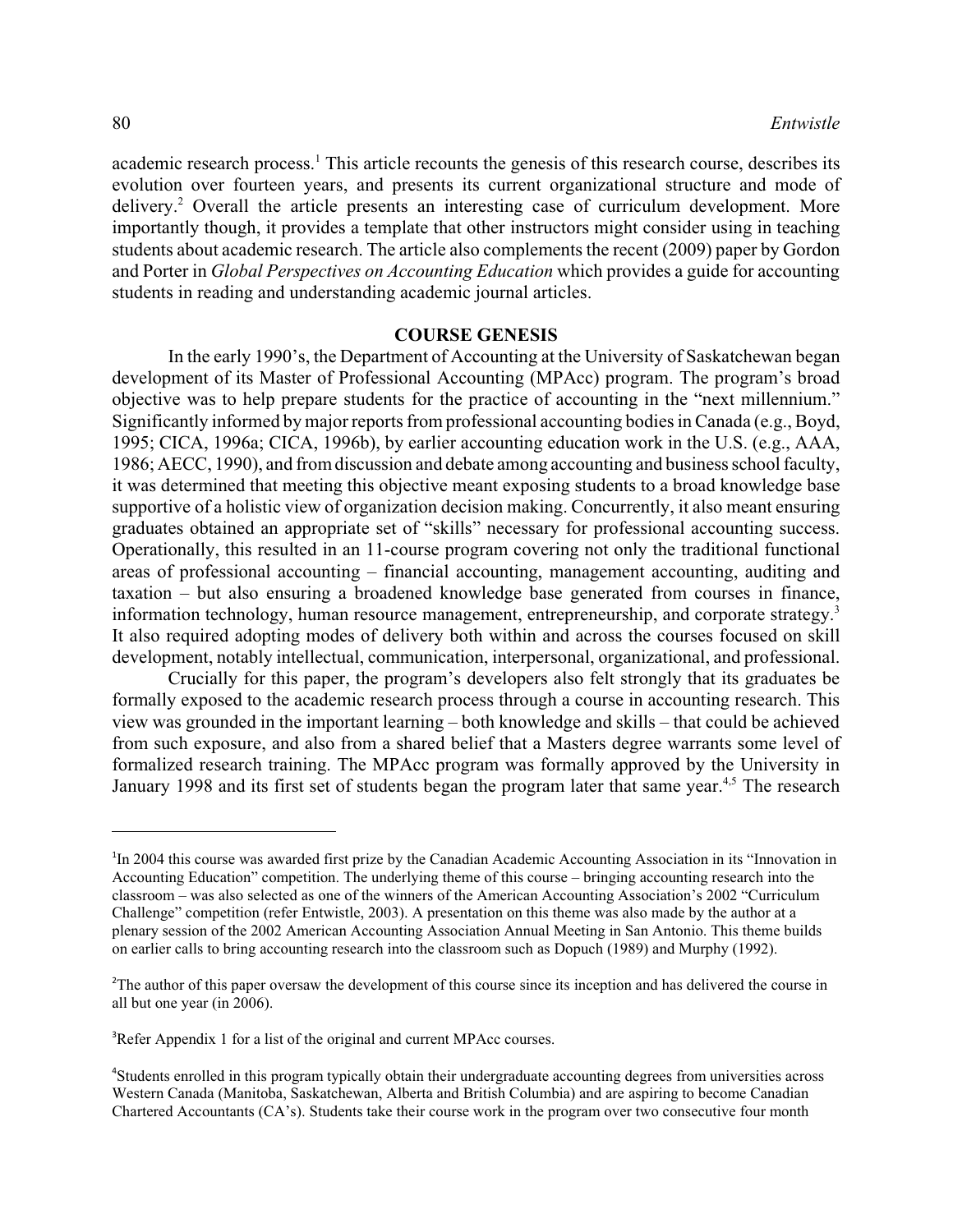course was one of a set of courses offered in the first term of the program. This course has evolved considerably since that time and its evolution can be divided into three phases.

## **COURSE EVOLUTION**

### **Phase 1 – Year One**

The first offering of the Research Project course, was, in retrospect, ambitious. For at least 20 years prior to the start of the MPAcc program, the Accounting Department had been offering a Master of Science in Accounting program (the MSc) which was thesis-based. MSc students took a set of five research oriented courses: one each in financial accounting, management accounting, and auditing; a research methods course; and a special topics course. Upon completion of the coursework, students completed a Masters thesis, including a formal proposal defense and a final thesis defense complete with external examiner. This program generally took two years to complete, with many of the graduates using the program as a stepping stone to a PhD.<sup>6</sup> The initial design of the Research Project course was heavily influenced by the department's experience with the MSc program.

Specifically, the MPAcc research course consisted of three parts. The first part was a twoday intensive study of research methods covering the various aspects of the research process (e.g., research questions, literature review, statistical testing, reliability and validity, archival data, field based (i.e., interview) study, and survey design). The second part required students, working in teams of two and mentored by various MPAcc faculty selected for their relevant functional research expertise, to develop a research proposal. This proposal was due for submission two months into the course and was to consist of a relevant research question, support for why the question would be of interest to the profession, a review of the existing literature, an outline of the proposed research design (interviews, surveys, secondary data), and an estimated timeline for the data collection. Feedback was provided and any necessary refinements to the proposal were made. Students then moved on to data collection and data analysis, with the final draft also to contain such expected sections as contributions to the literature, limitations of the study and areas for future research. Completed projects were due three weeks prior to the end of the second semester of the program with presentations (i.e., defenses) during the last two weeks of the program. Notably, and even with hard work and good intentions on the part of students and faculty, at least half of the class (six

periods (May to August) with both periods being preceded by a work term. Graduates of the MPAcc program are granted significant exemption from a set of professional courses required to be taken by other CA students offered through the Chartered Accountants School of Business (CASB). To become a CA, students in both the MPAcc and CASB programs are required to write the Uniform Evaluation exam (the UFE) as well as obtain the necessary work experience within an approved training office.

 $5$ There were 17 students in the MPAcc program in 1998. Enrollment for 2011 was capped at 84 students with a large number of students on the waiting list.

<sup>&</sup>lt;sup>6</sup>One of the MSc projects was published in *Contemporary Accounting Research* (Entwistle and Lindsay, 1994). Due to the significant resources committed to the MPAcc program, upon its inception the accounting department discontinued offering the MSc program.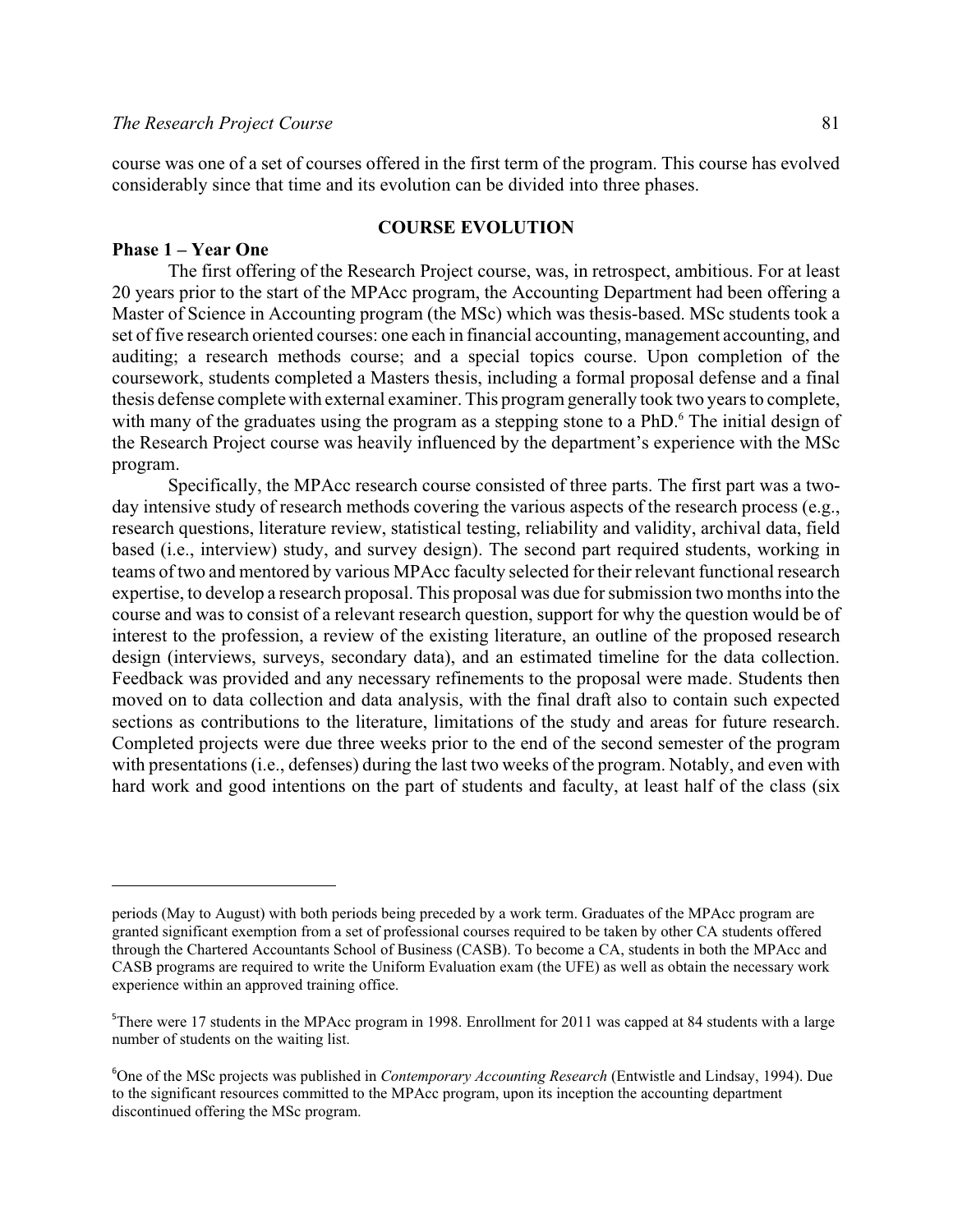groups of two), had not completed their projects as of the last day of class in August 1999. It took a number of additional months until all of the students completed the projects.<sup>7</sup>

Looking back, this first offering of the research course had unrealistic expectations. Enrolled in a professional program where the other course work was professional in nature, students were being asked to not only design but successfully undertake and complete a major academic research project. Further, the standards for the final project were significantly influenced by the department's MSc experience; in essence requiring a slightly scaled down version of an MSc thesis. From a course design perspective, the major takeaway was to create a more manageable research experience for the students. It was also decided that engaging a variety of faculty members as project supervisors, while beneficial from a discipline perspective, added an additional layer of administrative complexity and in many cases led to different expectations for the final research projects. These issues were addressed for Phase 2 of the course.

#### **Phase 2 – Years Two to Four**

With the challenges from the first offering clearly in mind, the design of the course was changed in three ways. First, while the students would still work in teams of two, the direct supervision for all the research projects would reside solely with the research course instructor. The role of other faculty was now one of expert adviser, for example, advising students on pertinent research articles based on their research questions. Second, and significantly, the research study undertaken by the students would end at the research design stage. That is, the students would not be required to engage in data collection. Consequently, they would substantively complete only the first three phases of a research study: identifying the research question, reviewing the literature, and designing the research study. Their completed projects were also required to include potential limitations and areas for future research, and each group was to present their finished projects to the full class at the end of the first four month term of the program. Third, specific dates (or milestones) were identified for the three main phases of the project: i) for submission of the research question (three weeks into the course); ii) the literature review (one month later); and iii) the research design (an additional month). Extensions would not be given, and grades of zero would be assigned for work not submitted by the required date. Timely feedback on each of the three parts would be provided to students, with suggestions expected to be incorporated into the subsequent submission.<sup>8</sup>

The new design essentially eliminated the risk of student incompletion, albeit at the cost of the "lost learning" from not having engaged in formal data collection. This tradeoff, however, was considered appropriate. Academic rigor was still expected in each completed project, including in the most challenging phase of research design. The students were also exposed to a variety of different designs, research questions, and literatures during the formal presentations. The experience over this three-year period was that the new course design was meeting its objective of providing students an appreciation for, and understanding of, the research process. At the same time, however,

Between the first and second terms of the program (i.e., the January to April period) the students returned to their respective public accounting firms and hence were unable to make significant progress on their projects. They also returned to their firms after writing the final CA exams in September and completed the research projects while working full time.

<sup>&</sup>lt;sup>8</sup>As part of the course design, three days were spent at the beginning of the course introducing students to issues of research design and providing discussion of course logistics.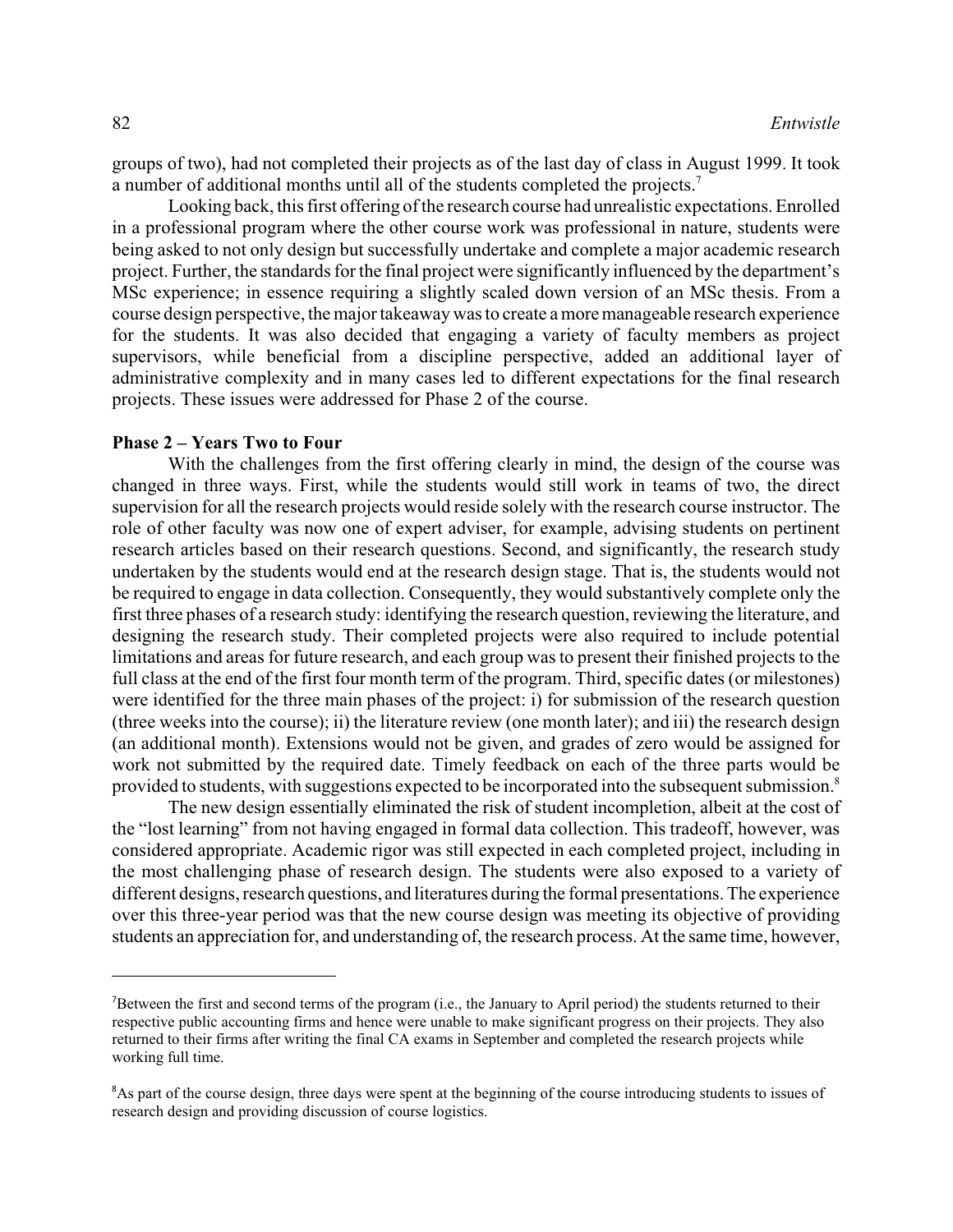## *The Research Project Course* 83

the course instructor was facing a significant challenge in supervising multiple research projects.<sup>9</sup> Given an expected increase in student enrollment to 50 students for year five – or 25 separate projects – a second major rethink of the course delivery ensued.

## **Phase 3 – Years Five to Fourteen**

The fifth year of the MPAcc program saw a significant increase in student numbers from a then high of 23 to an incoming class of 50. Given the time intensive nature of the existing mode of delivery, the need, but also the opportunity arose to envision a "new" approach for teaching the course. This "new" approach, with only minor variations, is still being used in the current offering of the course. It is grounded in the following guiding principles. First and foremost was the need to remain true to the overall course objective of providing students with an understanding and appreciation for the research process. Second, was the importance of exposing students to the different types of designs used in academic accounting research. Third, and relatedly, was making students aware of the breadth of research being done within the accounting discipline.<sup>10</sup> Fourth, and perhaps most uniquely, was a desire to fashion for the students a feel for some of the real world experiences of an actively engaged academic. Finally, was the overarching need to ensure the course delivery was manageable with a large class size. The resulting course, described below, was offered for the tenth time this past Spring of  $2011$ .<sup>11</sup>

#### *Part 1 – Course Introduction*

The first part of the course, naturally, is a course introduction. A four-hour session, preceded by a required set of pre-class readings<sup>12</sup> and questions<sup>13</sup>, is sufficient for this first session. The larger class (this past year being 84 students) is split into two sections and is delivered separately to each section, thus enabling increased engagement in the class discussion. The primary material of examination is an archival research study (Entwistle et al., 2005) on pro forma (or non-GAAP) earnings which is "deconstructed" in class using an article overview template provided to students

 $\rm{P}^{9}$ In the third year of this design there were 12 different projects being supervised.

 $^{10}$ A list of the articles used in the 2011 offering of the course is contained in Appendix 3. The articles are drawn from a broad set of journals, employ various research designs, and include articles in financial accounting, auditing, and professional practice. Generally two to three different articles are selected each year. The articles are all provided to the students prior to the first class.

<sup>&</sup>lt;sup>11</sup>The most recent course outline (for Spring 2011) is included as Appendix 2. The nature of the course tends to make it a unique learning experience for students different from any previous university courses. Minor exceptions include a few students who have completed an honors thesis prior to beginning the MPAcc program and have had some experience reading academic research. Nevertheless, even these students have rarely "deconstructed" individual articles as is done in this course.

 $12$ Refer the "Course Introduction" articles in Appendix 3.

 $^{13}$ For example, the students are asked how they would measure (or operationalize) such things as intelligence, beauty, or company "size", or what is meant by a statistically significant difference? These questions are available from the author.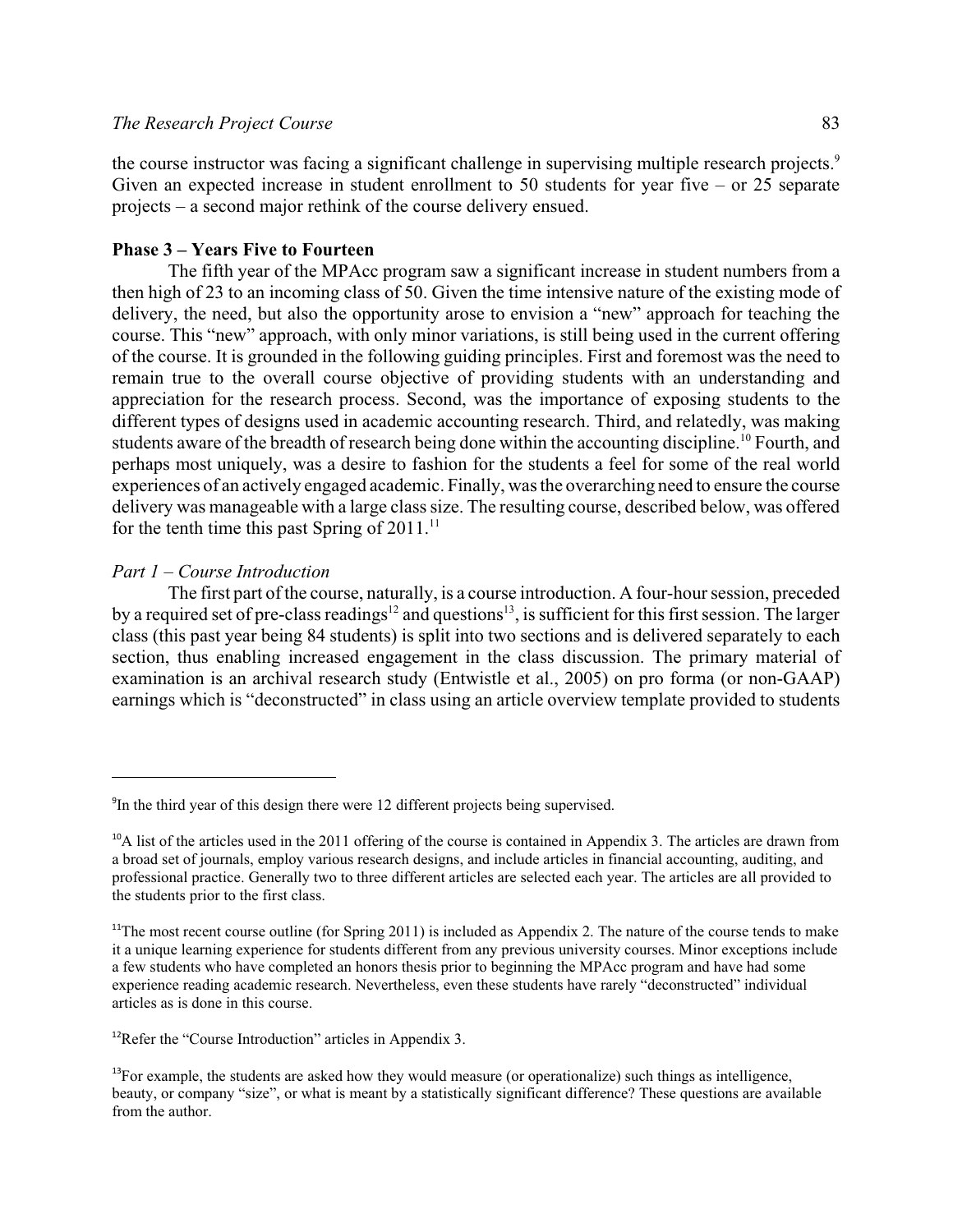prior to class.<sup>14</sup> This deconstruction covers the various aspects of the research endeavor, including motivation for the research, research questions, hypothesis development, literature reviews (and gaps in the literature), data selection issues, reliability and validity concerns, data analysis, statistical testing, limitations and areas for future research.

While the article deconstruction is the main learning tool in the first class, a set of additional complementary articles are assigned as pre-readings. These include: i) the research guide article by Gordon and Porter (2009) which provides an additional structured means for accessing academic writings, ii) an article on accounting research networks (Wakefield, 2008) used to illustrate both the breadth of accounting research and the related concept of academic journal ranking<sup>15</sup>, and iii) a 2002 working paper (Entwistle, 2002) written as a pre-cursor to the 2005 archival study. This working paper is used to illustrate the iterative (and often lengthy) process involved in carrying out academic research.

Essentially, this first session is used to get the students to begin thinking and talking like academics, as well as to discuss the logistical design of the course. Experience also suggests that one of the most significant fears students have in reading academic research is in dealing with statistics. Hence, particular attention is paid in the first class to examining the results of the various statistical tests presented in the tables in the Entwistle et al. (2005) paper. In particular, the discussion covers the difference between univariate and multivariate testing, the makeup of a regression model (dependent versus independent variables, variables of interest versus control variables, explained versus unexplained variance), parametric versus non-parametric tests, the concept of statistical significance and its different levels of .01, .05, and .10, and the difference between statistical and economic significance. By talking through what each statistical test is trying to do and showing how the findings are expressed in the tables, the student's fear of the statistics side of research are significantly dampened. It also makes their reading of future papers much more efficient and effective.

#### *Part 2 – The In Office Session (30% of the course grade)*

The second part of the course – the "in-office" sessions – takes place two weeks after the course introduction. For this part, students are placed into groups of three and assigned one of two papers, either an experimental paper on non-sampling risk (Johnston et al., 2003) or a survey design paper on lease accounting (Durocher and Fortin, 2009). Three days prior to the beginning of the in office sessions, each group is required to hand in a critique of their assigned article. This critique consists of two parts. In the first part, the students provide an overview of the article using the article overview template. In the second part, the students are asked to identify how the study might have been improved in any aspect of the research process, from its title through to the limitations section. These critiques then form the basis of the discussion during the in-office sessions.

<sup>&</sup>lt;sup>14</sup>Refer the bullet point guidance provided in Part 1 of the Written Critiques section of the course outline (Appendix 2).

 $15$ In this first class, it is pointed out to the students that the four research designs used in this course, while commonly seen in accounting research, do not represent the full range of available methods. For example, Bouillon and Ravenscroft (2010) identify a set of designs used in dissertation methodologies including literature reviews (e.g., meta-analyses), simulations, analytical modeling, and observation. Oler et al. (2010), in their historical review of accounting research, also identify a "normative" research design.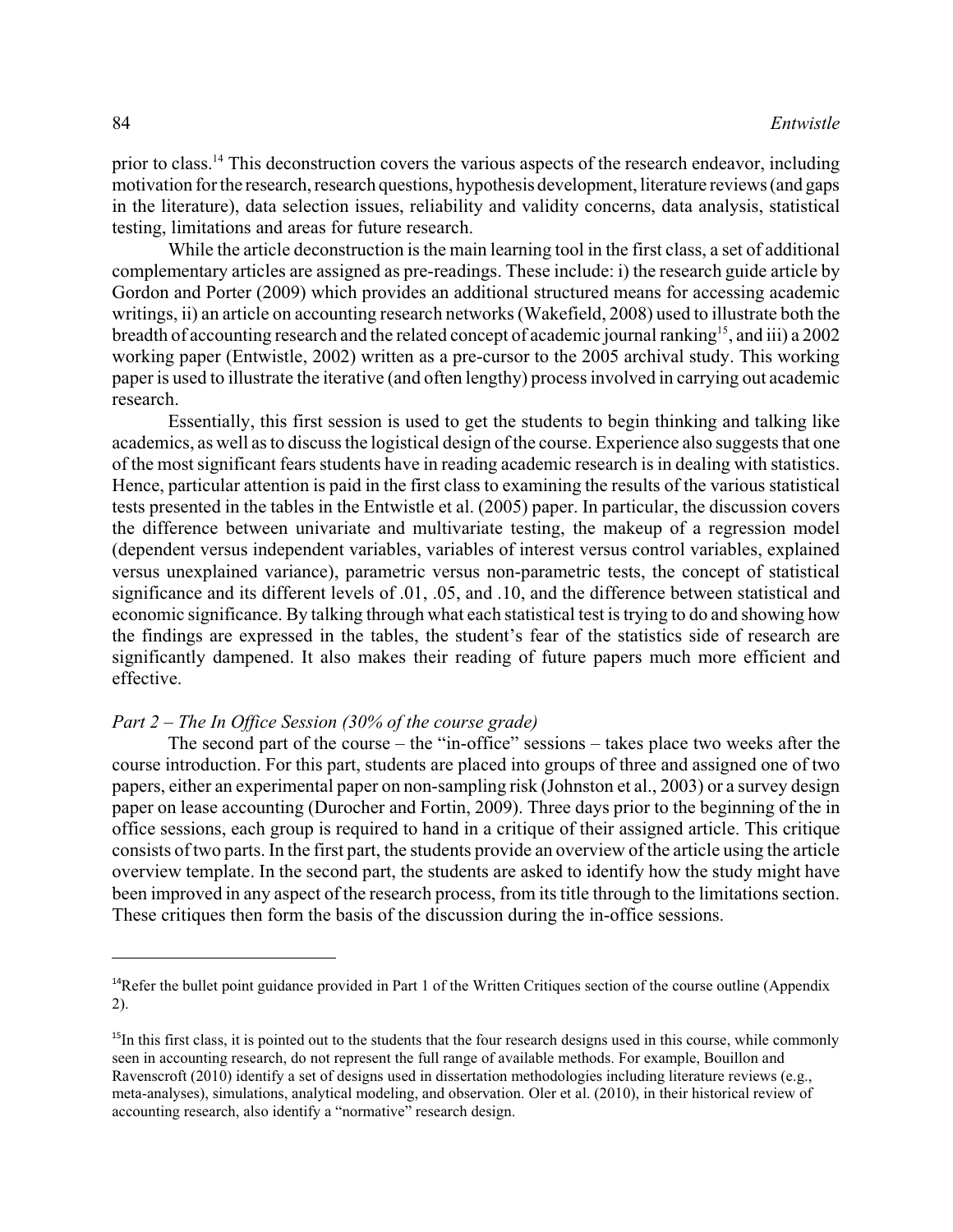## *The Research Project Course* 85

The sessions take place in the instructor's office and last for one hour. Prior to the session, the students are informed that they can be expected to be challenged not only on their understanding of the research paper as evidenced in their written critiques, but also on any technical aspects underpinning the research. For example, students assigned the Johnston paper should not only have thought about how the experiment was carried out, but also whether non-sampling risk is still an issue in the audit process, or how non-sampling risk ties into the audit risk model. Similarly, students assigned the lease paper need to be prepared to discuss not only the sample selection process used in the study, but also how lease accounting works in practice, and whether changes to lease accounting are under consideration by accounting standard setters. In this way, students begin to see the links between research and practice. The technical discussion also provides an opportunity for important learning or review to take place on auditing and accounting issues which may be tested in other MPAcc courses or in future professional exams. It is also made known that each student in the group could be called upon to answer any questions posed by the instructor. As well, the students are aware that they will receive a group mark based on the group's overall performance. The students consequently ensure that both individually and as a group they are well prepared for the session. This both increases learning while also reducing the potential for free riding.

Experience with the in-office sessions is that a significant amount of learning about the research process can be achieved in one hour in a small, Oxford-style learning setting, and that the sessions constitute a unique learning experience for the students. For most of the students, it is also their first such exposure to this mode of delivery, and while they tend to be anxious prior to the session, upon reflection they find the session to have been extremely helpful in their learning about research. The in-office sessions run continuously throughout the day for a four day period, with seven sessions scheduled each day with half hour breaks between sessions. To maintain the confidentiality of the sessions, each group is asked not to reveal the nature of the discussion. Experience has been that such confidence is maintained.

#### *Part 3 – The Boardroom Session (30% of the course grade)*

The third part of the course – the "Boardroom" sessions – takes place two weeks later and are held, not surprisingly, in the main boardroom in the Business School.<sup>16</sup> In contrast to Part 2 of the course, the students now work in groups of six, each containing one three-person group assigned to the experimental paper, and a three-person group assigned to the survey paper. The new article of examination is Gendron and Spira (2009) which uses interviews as its methodology, a new design for the students. Consequently, by the end of the boardroom session, each six-person group will have students exposed to the main four research designs in the course: archival (from Part 1), experimental and survey (from Part 2), and interviews (from Part 3).<sup>17</sup> As each student in the sixperson group will have been formally exposed to only three of the four designs, the group members are asked to share their survey or experimental design knowledge with their other group members. The questioning during the boardroom session also requires the experimental students and the

 $^{16}$ As with the in office sessions, there are seven sessions each day separated by a half hour break. Due to the increased group size (from three to six students), the boardroom sessions are completed over two days.

<sup>&</sup>lt;sup>17</sup>Three of the students in each group will have been directly exposed to the design used in the team's assigned article at the research conference (discussed in Part 4).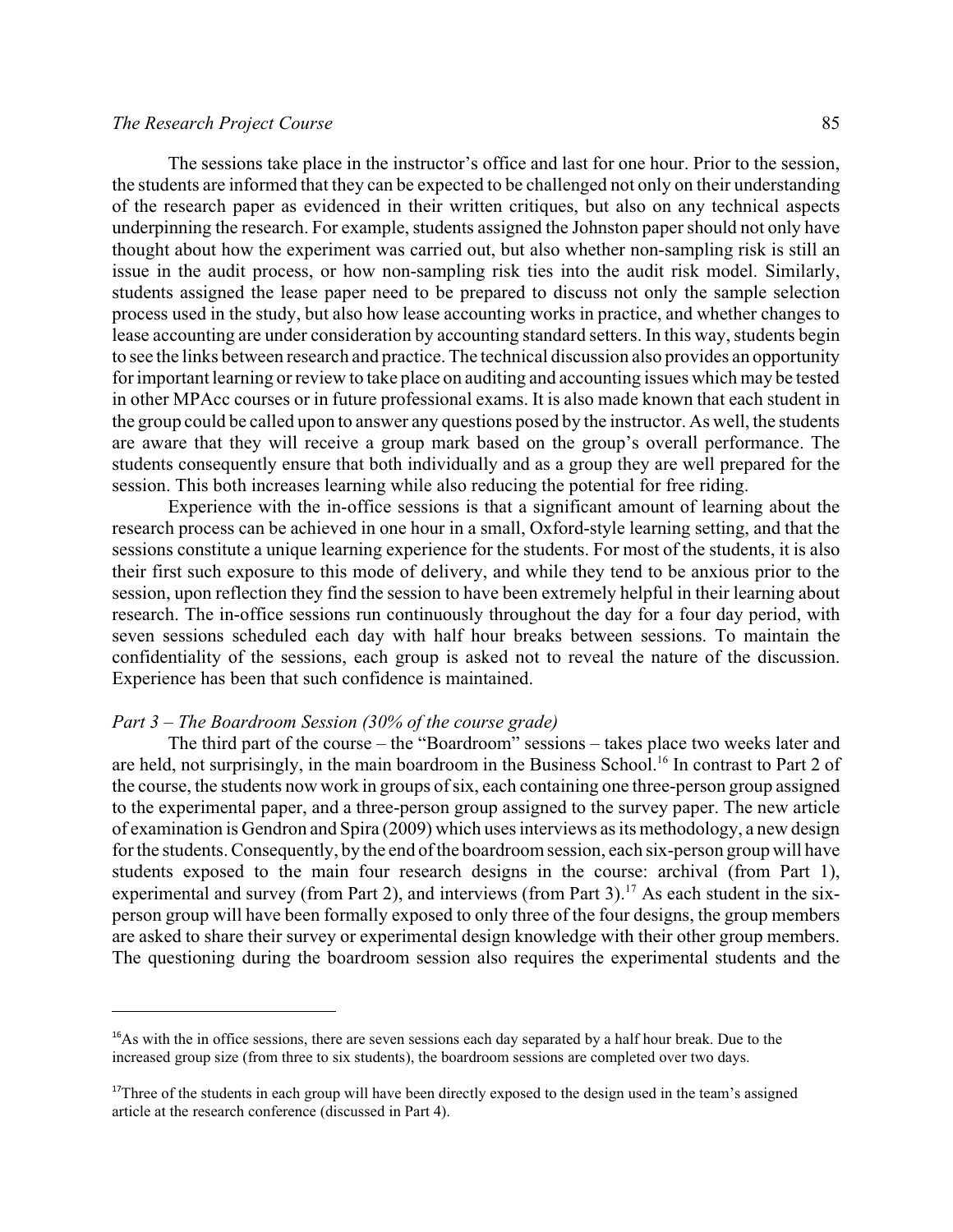survey students to re-examine the Gendron and Spira interview article from their respective design perspective. Both of these approaches promote shared learning within the group.

In formal preparation for the session, each group is asked to analyze the new research paper using the article overview template. While a written submission of this overview is not required, two days prior to the sessions, a one- to two-page submission containing their suggestions for improvement on the paper must be handed in. These suggestions are then discussed during the session. In terms of the overall course design, it is recognized that the intimacy – and potentially some of the learning – achieved from the in office session is lessened when moving into a boardroom and to six-person teams. However, the remained expectation of full group participation, the assignment of a group mark, and the knowledge that the final exam is individual and draws on each article in the course, motivates each student's learning. The setting – in this case a boardroom – also remains distinct enough to build student engagement in the learning process.

#### *Part 4 – The Research Conference (20% of the course grade)*

The fourth part of the course is a "Research Conference" which takes place over a two-day period at the end of the course.<sup>18</sup> This part of the course attempts to mirror to the extent possible an actual academic conference. Of particular note are the two invited luncheon plenary speakers. One speaker, an academic, typically presents a working paper and discusses some of his/her other research projects, both past and present. These speakers also relate their own path to becoming an accounting academic and encourage the students to consider such a possibility.<sup>19</sup> The second speaker is either a standard setter, regulator, an industry representative, or someone from the accounting profession, and the presentation varies depending on his/her profile.<sup>20</sup> They are, however, asked to identify some questions they would like academics to examine and which would help them in better fulfilling their role. This helps further promote in the students – all aspiring accounting professionals – a sense of partnership between academia and practice. A list of the speakers who have taken part in the research conference is provided in Appendix  $4.^{21}$ .

For the students, their role at the conference is as follows. Most formally, and working in the same six-person team as in Part 3, they are assigned to one research article where they take on the role of either authors or discussants. The authors present the research article using the now wellknown article overview template, while the discussants assess the article's strengths and weaknesses. An open-ended question period then takes place on each article involving the instructor, presenters, discussants and other students. As seen in the list of articles for the conference (refer to Appendix 3) each of the four main research designs are covered. Prior to the conference, the students are expected to have read all four papers, as well as the plenary speaker's paper, with each paper being

 $^{18}$ Earlier versions of the conference were run over a three day period using a slightly different configuration.

 $<sup>19</sup>$ Partially inspired by this course, a number of MPAcc students have pursued a doctoral dissertation, including three</sup> students who are now members of our accounting department.

 $^{20}$ On a few occasions two academics have been invited as plenary speakers.

 $2<sup>21</sup>$ Note that two of the speakers have come from other disciplines (human resources and marketing).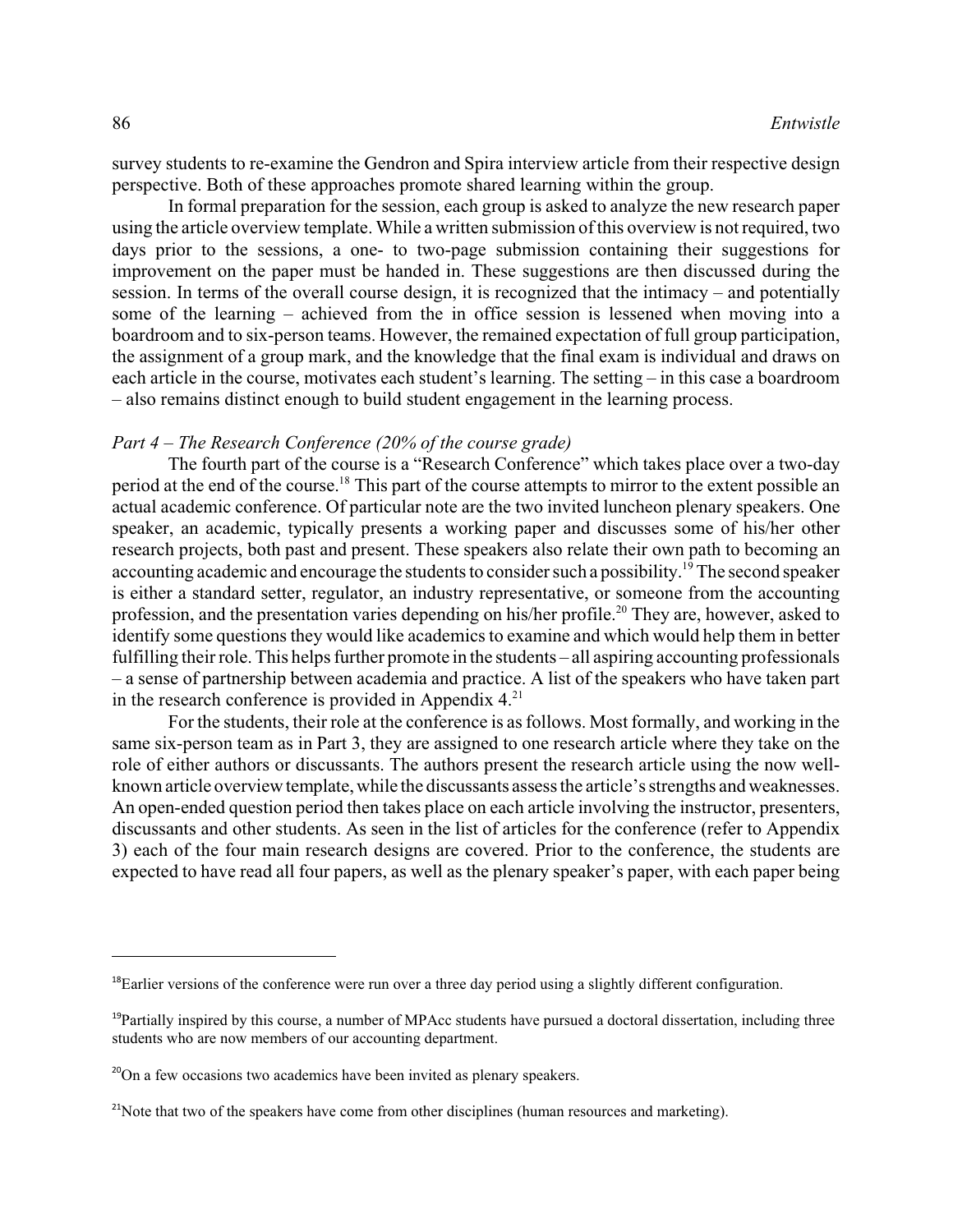## *The Research Project Course* 87

testable on the final exam.<sup>22</sup> Of note is that the class is divided into two sections for the conference, with the same four research papers being presented and discussed each day. Each student, consequently, attends the conference for one full day, but is required to attend both luncheon plenary sessions.<sup>23</sup>

## *Part 5 – Final Exam (20% of the course grade)*

The final examination, written individually, is held at the end of the second day of the research conference. It examines the full range of learning expected in the course. The most recent exam was broken into two parts.<sup>24</sup> The first part, worth  $40\%$  of the final exam grade, was "general research design" questions. For example, students were required to contrast the strengths and weaknesses of any two of the four research designs in the course. They were also asked to identify a research question they felt needed examining and to outline an appropriate research design. Questions for the second part of the exam, worth the remaining 60%, were drawn specifically from the research papers covered in the course. Students were able to bring the research papers into the exam, along with any other materials they felt were relevant. They were not allowed access to the internet. The questions were set at a level where the students needed a solid understanding of the paper and its design. For example, they might be asked to identify the primary variable of interest used in the paper's regression analysis, or be asked to describe how the variable was measured. Given that the final exam had an element of time pressure, students had to be able to quickly access the appropriate part of each paper.

## **CONCLUDING REMARKS**

Every year accounting academics carry out a significant amount of accounting research. This research explores a broad range of accounting topics and utilizes a variety of research designs. Exposure to this research has much to offer accounting students. This includes its ability to not only educate on technical issues (e.g., accounting and auditing standards, management accounting tools, tax rules, statistics), but perhaps more importantly to develop the capacity to think critically and to examine issues using a logical structure of analysis. The research project course described in this article, being the product of fourteen years of testing and redesign, provides a template professors could effectively employ in bringing accounting research into their classrooms and, hence, in developing these capacities in their students. The course pedagogy, including its varied set of teaching settings, also presents opportunities for faculty to enhance their students' written, verbal and presentation skills, all of crucial importance for success as a future professional accountant. The favorable course evaluations, strong student performance in the course, and the positive feedback frominvited conference speakers, are testament to the course having helped develop these capacities and skills in the students. A greater appreciation for the value of academic research by these future practitioners is an additional, albeit a more hoped for, outcome from the course.

 $^{22}$ Given that the plenary speaker's academic paper is also testable on the final exam, this increases the likelihood of engaged questioning during the plenary presentation.

 $^{23}$ Lunch is provided for all the students as well as for other faculty members in the Accounting Department and Business School who choose to attend the plenary presentation.

 $24$ The most recent final exam is available upon request.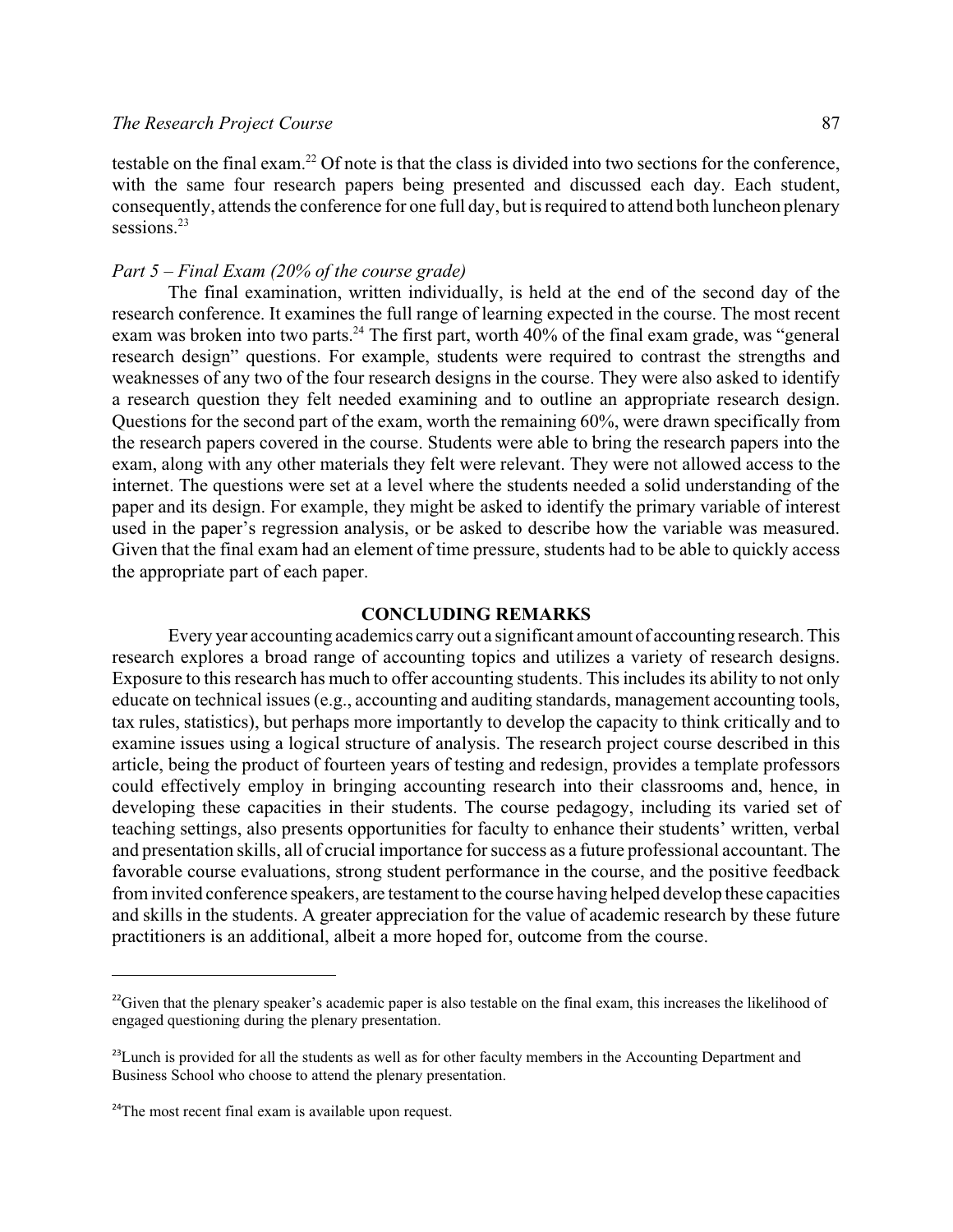| Course List - $1998^{25}$                                                         | <b>Course List - 2011</b>                                                         |  |
|-----------------------------------------------------------------------------------|-----------------------------------------------------------------------------------|--|
| The Business Environment*                                                         | The Business Environment and<br>Strategy*                                         |  |
| Corporate Financial Management:<br>Policies, Strategies and Decision<br>Making*   | Corporate Financial Management:<br>Policies, Strategies and Decision<br>Making*   |  |
| Financial Reporting and Accountability*                                           | Financial Reporting and Accountability*                                           |  |
| Strategic Management Accounting*                                                  | Strategic Management Accounting*                                                  |  |
| Managing the Modern Business <sup>26**</sup>                                      | Advanced Financial Reporting**                                                    |  |
| Auditing the Modern Business,<br>Government and Not-for-Profit<br>Organizations** | Auditing the Modern Business,<br>Government and Not-for-Profit<br>Organizations** |  |
| Information Systems, Design, Control<br>and Audit**                               | Information Systems, Design, Control<br>and Audit*                                |  |
| Taxation**                                                                        | Taxation**                                                                        |  |
| <b>Entrepreneurship and Small Business</b><br>Management**                        | <b>Entrepreneurship and Small Business</b><br>Management**                        |  |
| Professionalism, Skills, Application and<br>Integration***                        | Professionalism, Skills, Application and<br>Integration***                        |  |
| Research Project <sup>27</sup>                                                    | Research Project                                                                  |  |

**APPENDIX 1 List of MPAcc Courses**

Taught in the first semester of the program.

\*\* Taught in the second semester of the program.

\*\*\* Taught over both semesters of the program.

 $^{25}$ The first four offerings of the MPAcc program began with a Fall semester followed by a Spring/Summer semester. Since 2002 the program has operated on a model of two consecutive Spring/Summer semesters.

<sup>&</sup>lt;sup>26</sup>In 2009 the Human Resources course "Managing the Modern Business" was replaced with a second financial accounting course entitled "Advanced Financial Reporting". This decision was precipitated by the expansive nature of the material in this area affected by the introduction in Canada of International Financial Reporting Standards, changes in other domestic standards, and to an overall increase in financial reporting regulation. Some of the material originally offered in the HR course is now offered as part of professional development seminars offered to the MPAcc students.

<sup>&</sup>lt;sup>27</sup>The level of comfort the students gain in reading academic research during the research project course complements a number of the other courses in the MPAcc program where the course materials include academic articles. For this reason, it is important that the research course is taken at the beginning of the MPAcc program.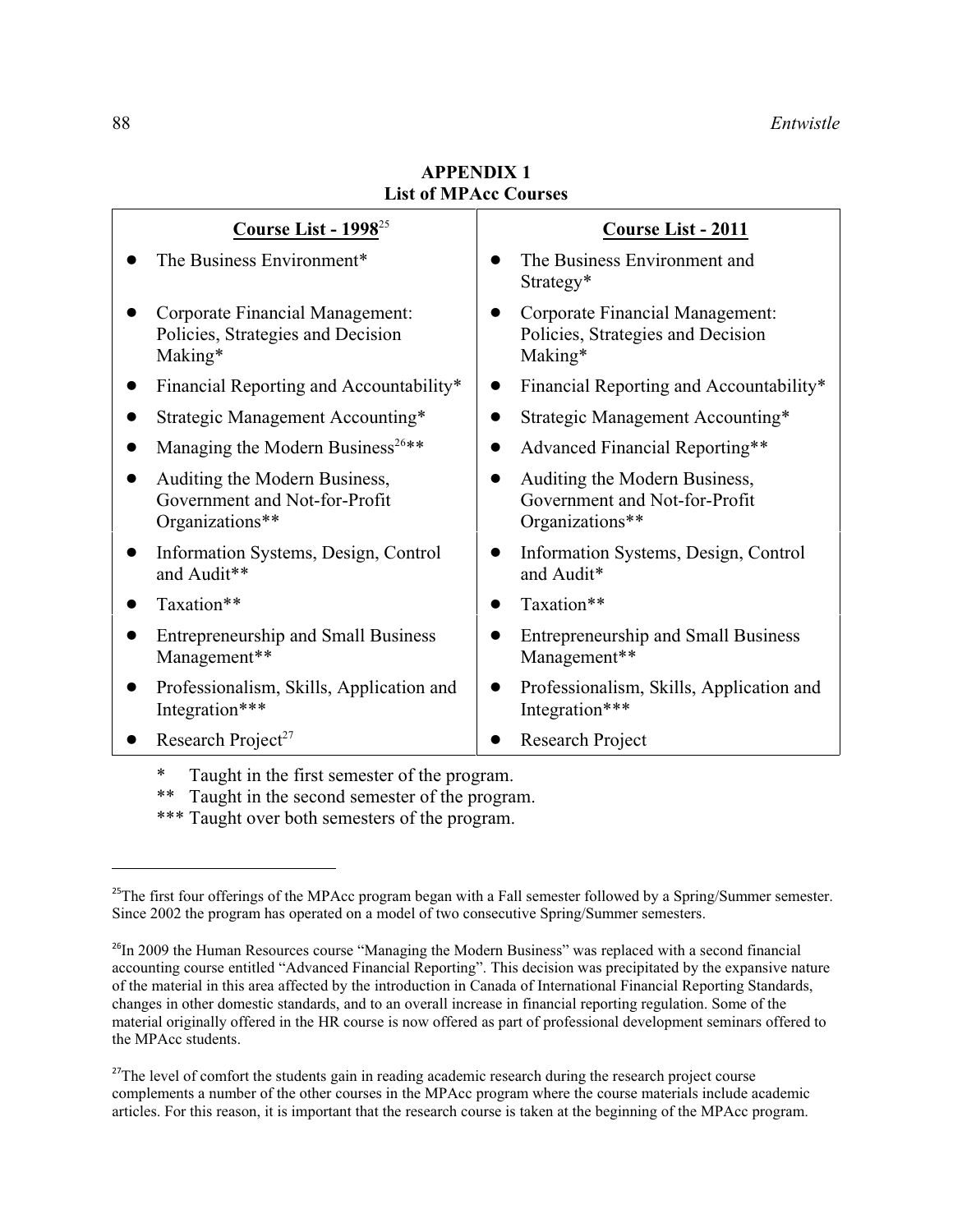# **APPENDIX 2 Course Outline**

## **MPAcc 992 - RESEARCH PROJECT – SPRING 2011**

|               | <b>Instructor:</b> Gary Entwistle, PhD, CA                       |  |  |
|---------------|------------------------------------------------------------------|--|--|
|               | Professor of Accounting                                          |  |  |
|               | Sutherland Scholar in International Business                     |  |  |
|               | Current Past President, Canadian Academic Accounting Association |  |  |
| Office:       | 285 ESB                                                          |  |  |
| <b>Phone:</b> | 966-8403                                                         |  |  |
| Email:        | entwistle@edwards.usask.ca                                       |  |  |

# **COURSE DESCRIPTION**

This course provides you with an opportunity to develop insights into, and an appreciation for, the academic research process. Working in groups, you will examine a number of academic research papers encompassing topics in financial accounting, auditing, and professional practice. You will demonstrate your understanding of the research papers through a combination of a written submission, discussions, presentations and a final exam.

## **COURSE OBJECTIVES**

The primary objectives of this course are:

- To make you a more informed and critical consumer of written materials, both academic and professional.
- To develop an appreciation for the academic research process, including various issues of research design.
- To provide an opportunity for you to refine your written, verbal, statistical, presentation, and critical thinking skills.

## **COURSE PREREQUISITES**

There are no prerequisites for this course beyond those required to enter the MPAcc Program.

## **COURSE MATERIAL**

Any necessary course materials will be provided throughout the course. Students will be expected to access necessary reference materials on an as-needed basis, both with and without guidance from the instructor.

## **COURSE DELIVERY**

The course consists of five main parts: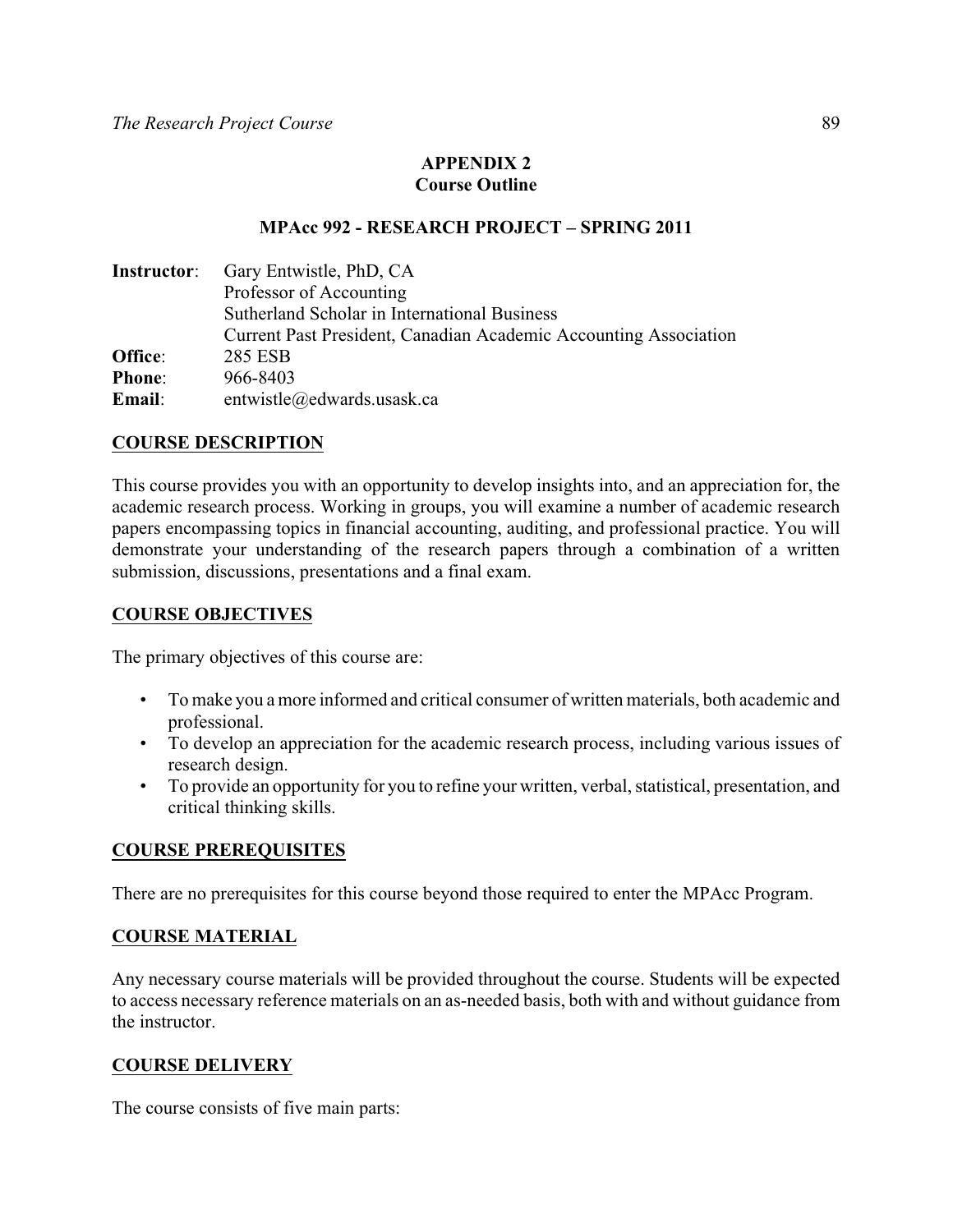# **Part 1**

An in class session which will provide an overview of the course. This session will include the discussion of an assigned research paper and other materials provided to you.

# **Part 2**

In groups of three you will:

- 1) Prepare a written critique of a research paper.<br>2) Engage in an oral defense of the written criti
- 2) Engage in an oral defense of the written critique with the course instructor. This defense will take place in the instructor's office.

Additional information regarding the written critique is provided at the end of the course outline.

# **Part 3**

In groups of six you will engage in a boardroom discussion of a research paper. More information will be provided at a later date.

# **Part 4**

Additional information regarding the Research Day (Conference) will be provided at a later date.

# **Part 5**

Additional information regarding the Final Exam will be provided at a later date.

# **ADDITIONAL INFORMATION**

Note 1: Students will be randomly assigned to groups.

Note 2: This course will conform to the rules on Academic Misconduct:

[http://www.usask.ca/university\\_secretary/honesty/StudentAcademicMisconduct.pdf](http://www.usask.ca/university_secretary/honesty/StudentAcademicMisconduct.pdf)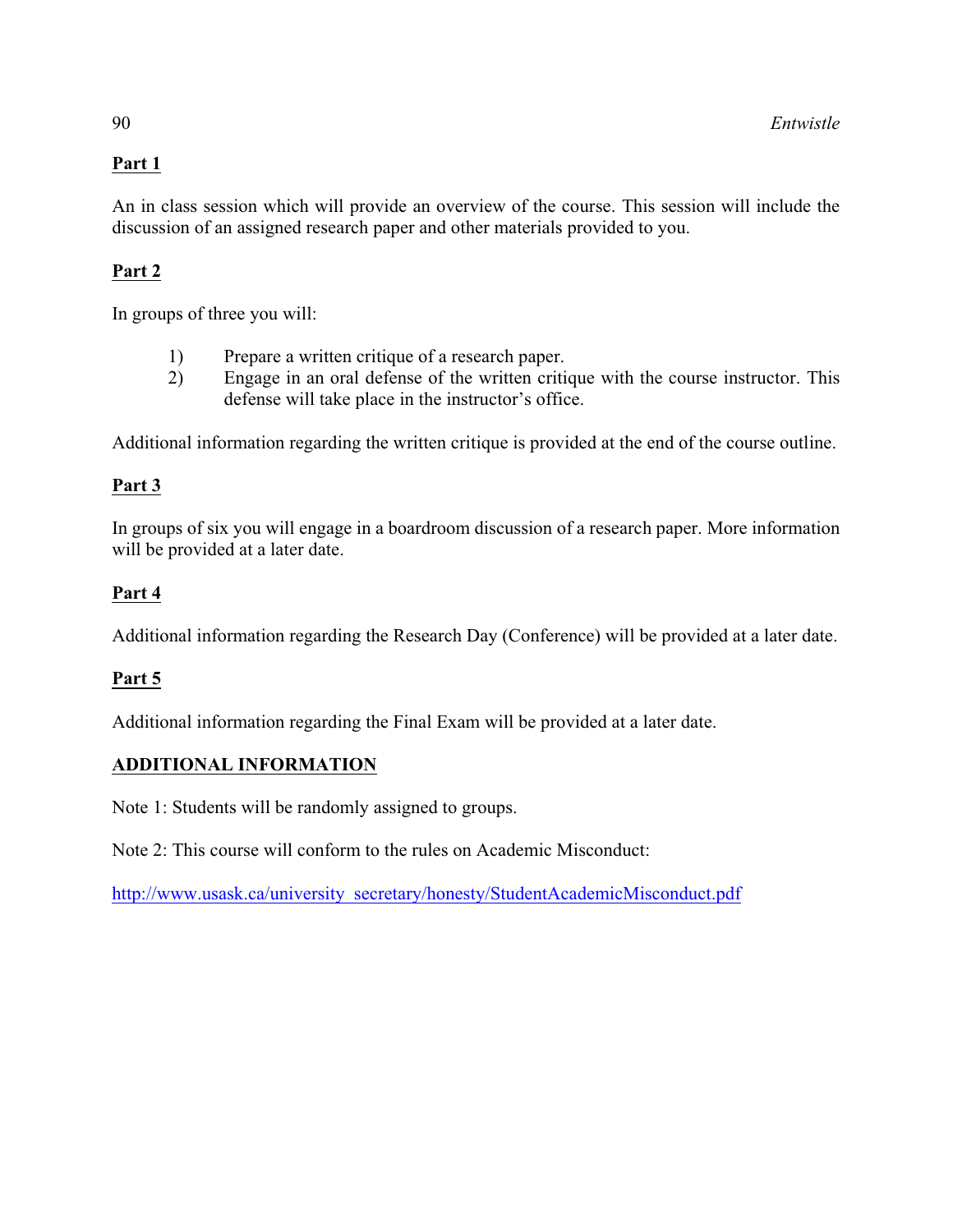# **DATES AND MARK ALLOCATION**

| <b>Relevant Dates</b><br><b>Description</b> |                                                                                                                   | <b>Course Weight</b>                        |  |
|---------------------------------------------|-------------------------------------------------------------------------------------------------------------------|---------------------------------------------|--|
| Part 1                                      |                                                                                                                   |                                             |  |
| In class session                            | Tuesday May $3^{rd}$ , 8:30am-12:30pm (01);<br>1:30-5:30pm (03), Room 103                                         |                                             |  |
| Part 2                                      |                                                                                                                   |                                             |  |
| Written Critique                            | Due Friday May 13 <sup>th</sup> , 6:00pm                                                                          | 30%                                         |  |
| and                                         |                                                                                                                   | (Combined mark                              |  |
| <b>Oral Defenses</b>                        | Monday May $16th$ to Friday May $20th$                                                                            | on written<br>critique and oral<br>defense) |  |
|                                             | Assigned groups, times, and research<br>papers to be provided                                                     |                                             |  |
| Part 3                                      |                                                                                                                   |                                             |  |
| <b>Boardroom Discussion</b>                 | Wednesday June 1st and<br>Thursday June 2 <sup>nd</sup>                                                           | 30%                                         |  |
|                                             | Assigned groups, times, and research<br>paper to be provided                                                      |                                             |  |
| Part 4                                      |                                                                                                                   |                                             |  |
| <b>Research Day</b>                         | Tuesday June 28 <sup>th</sup> and<br>Wednesday June 29th                                                          |                                             |  |
| (Conference)                                | Assigned, groups, times, and research<br>papers to be provided                                                    | Presentations<br>20%                        |  |
|                                             | Note: All students must attend the<br>luncheon speakers sessions on June 28 <sup>th</sup><br>and 29 <sup>th</sup> |                                             |  |
|                                             | Lunch will be provided on both days                                                                               |                                             |  |
| Part 5                                      |                                                                                                                   |                                             |  |
| Final Exam                                  | Wednesday June 29 <sup>th</sup>                                                                                   | 20%                                         |  |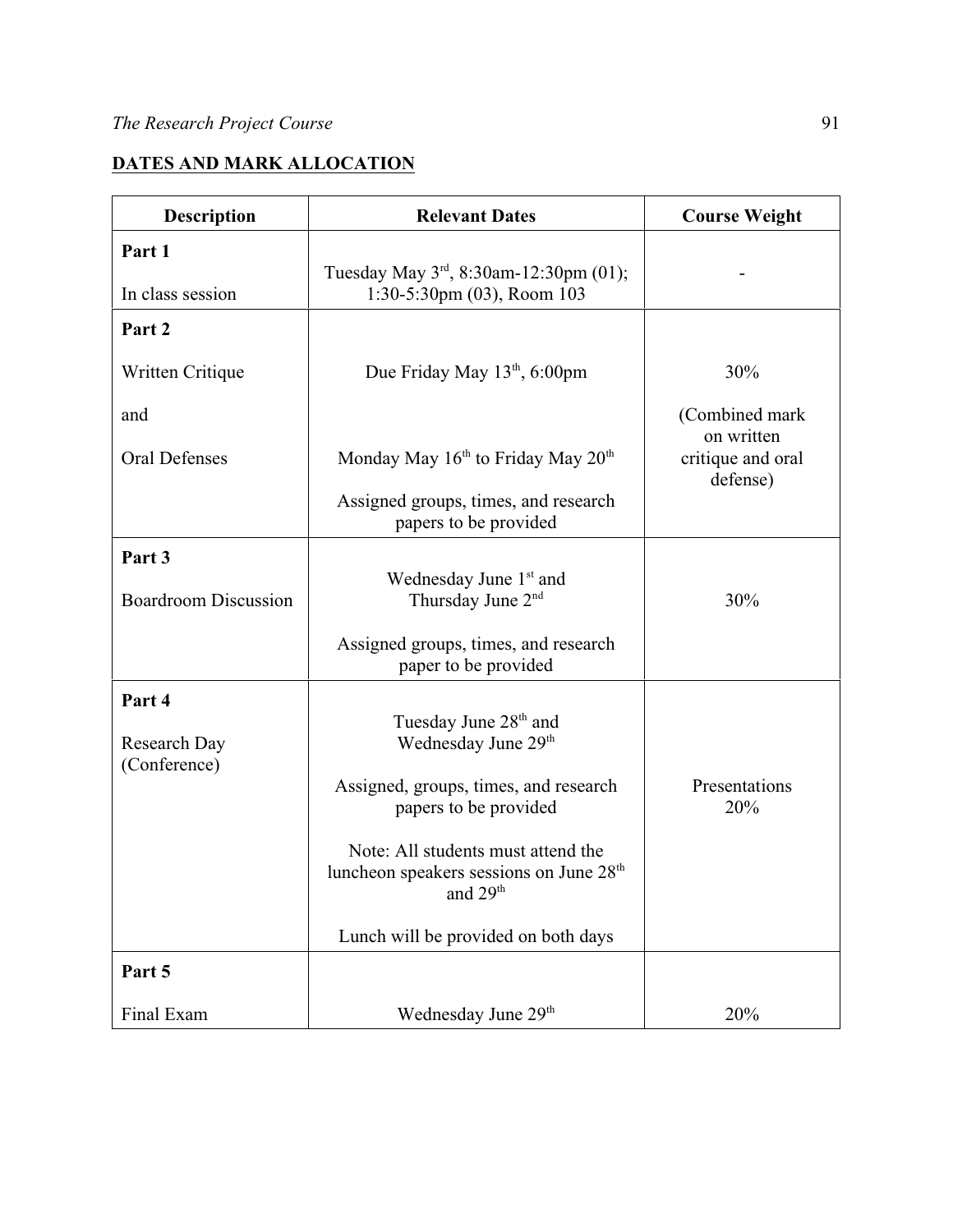# **Written Critiques**

An effective critique accomplishes two main objectives:

# **1. Provides an overview of the research paper**

This part describes what the author(s) attempted to accomplish with the study, how the study was carried out (i.e., the research design), the main findings of the study, and any identified limitations and future research opportunities. The framework below should provide you with some guidance in structuring the overview.

- Formal description of the paper: title, authors, journal, date, acknowledgements, etc.
- Main research question(s) being examined.
- Motivation for the study: Why was the study carried out?
- Description of any underlying theories(e.g., agency theory) or concepts (e.g., conservatism, decision usefulness) being examined. Such theories or concepts may be specifically stated or may be implied in the paper.
- Description of any formal hypotheses being tested.
- Literature review/references: How was the literature presented (i.e, what purpose(s) did it serve) in the study? What type of articles were used (e.g., academic, practitioner, technical materials)? What was/were the key article(s) used in the study?
- The research method or research design. Describe how the study was conducted: interviews, archival (secondary) data collection, surveys, experiment?
- The data analysis: How was the data presented and analyzed?
- Conclusions/Findings: What were the main conclusions/findings?
- Contributions of the study: How did the study contribute to academic knowledge and/or to management knowledge?
- Limitations of the study.
- Areas for future research.

# **2. Provides suggestions for improvement**

Recognizing that given additional constructive feedback that even published articles could have been improved, this second part contains your group's thoughts on how the study might have been improved in any or all areas of the research process.

# **Points to Note**

- The critique length is flexible; 3-5 pages (single-spaced) would be appropriate.
- The suggestions for improvement should be provided in a separate section following the overview of the research paper.
- The oral defences will be held in the instructor's office and will take approximately one hour. Each group member must be fully prepared to answer any questions – technical or otherwise – posed by the instructor.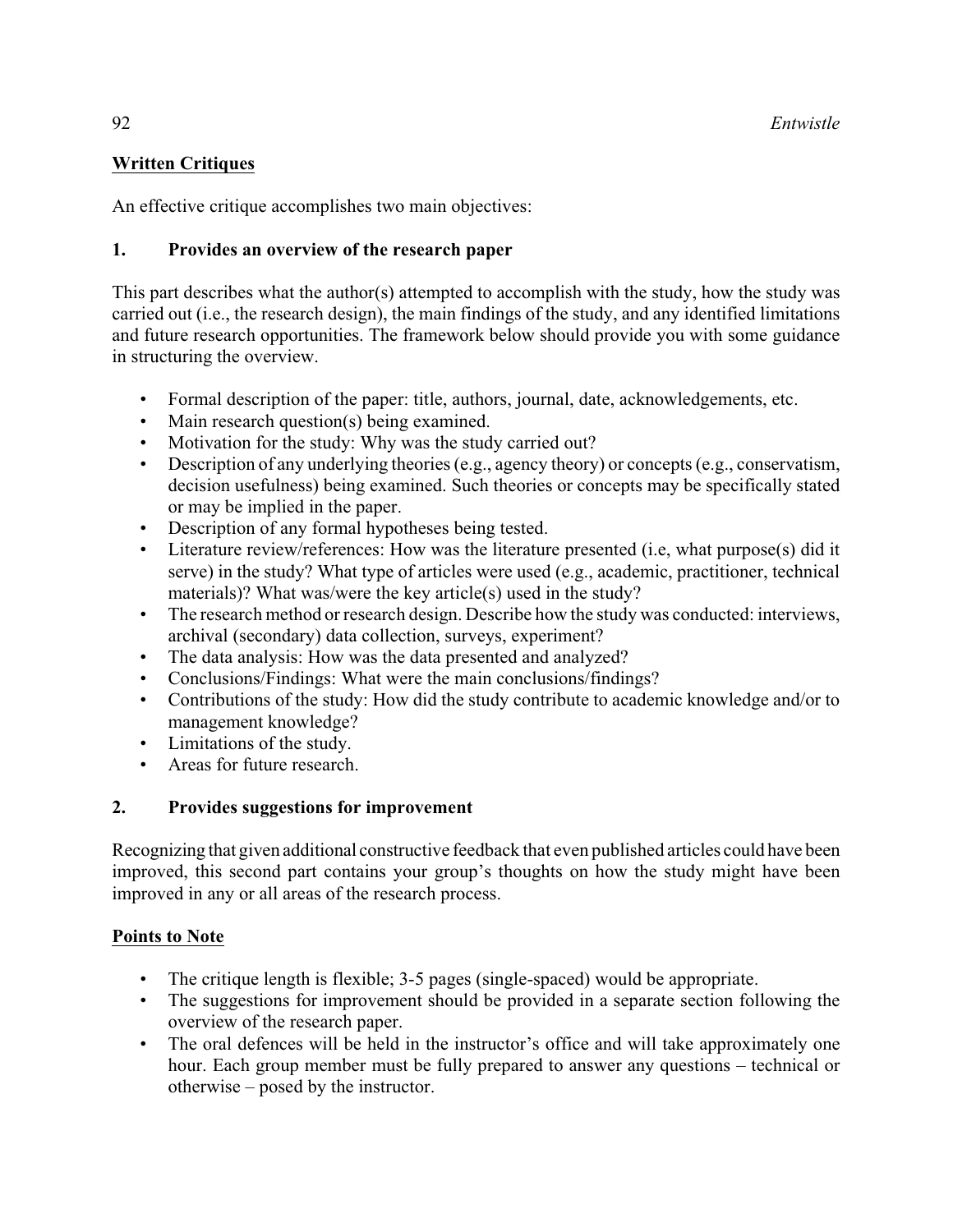# **APPENDIX 3 List of Articles**

|                |                                      |                                               | <b>Research</b> | <b>Journal</b>     |
|----------------|--------------------------------------|-----------------------------------------------|-----------------|--------------------|
| <b>Session</b> | <b>Authors</b>                       | <b>Title</b>                                  | Design          | Year               |
| Course         | Gordon and                           | Reading and Understanding Academic            | Descriptive     | <b>GPAE</b>        |
| Introduction   | Porter                               | Research in Accounting:                       |                 | 2009               |
|                |                                      | A Guide for Students                          |                 |                    |
| Course         | Wakefield                            | Networks of Accounting Research:              | Archival        | <b>BAR</b>         |
| Introduction   |                                      | A Citation-Based Structural and Network       |                 | 2008               |
|                |                                      | Analysis                                      |                 |                    |
| Course         | Entwistle                            | Net Income, Pro Forma, and the Earnings       | Archival        | Working            |
| Introduction   |                                      | <b>Quality Quagmire</b>                       |                 | Paper              |
|                |                                      |                                               |                 | 2002               |
| Course         | Entwistle,                           | The Voluntary Disclosure of Pro Forma         | Archival        | <b>JIAR</b>        |
| Introduction   | Feltham and                          | Earnings: A U.S.-Canada Comparison            |                 | 2005               |
|                | Mbagwu                               |                                               |                 |                    |
| In Office      | Johnston,                            | Undetected Deviations in Tests of Controls:   | Experiment      | CAP                |
| Session        | Lindsay and                          | Experimental Evidence of Nonsampling Risk     |                 | 2003               |
|                | Phillips                             |                                               |                 |                    |
| In Office      | Durocher                             | Proposed Changes in Lease Accounting and      | Survey          | AP                 |
| Session        | and Fortin                           | Private Business Bankers' Credit Decisions    |                 | 2009               |
| Boardroom      | Gendron                              | What Went Wrong? The Downfall of Arthur       | Interviews      | <b>CAR</b>         |
| Discussion     | and Spira                            | Andersen and the Construction of              |                 | 2009               |
|                |                                      | <b>Controllability Boundaries Surrounding</b> |                 |                    |
|                |                                      | <b>Financial Auditing</b>                     |                 |                    |
| Research       | Hatfield,                            | The Effect of Magnitude of Audit Difference   | Experiment      | <b>TAR</b><br>2010 |
| Conference     | Houston,<br>Stefaniak                | and Prior Client Concessions on Negotiations  |                 |                    |
|                | and Usrey                            | of Proposed Adjustments                       |                 |                    |
| Research       | Dykeman                              | The Life and Death of the Canadian            | Archival        | CAP                |
| Conference     | and                                  | <b>Contingent Gains and Losses Accounting</b> | and             | 2004               |
|                | Entwistle                            | <b>Standards Project</b>                      | Interviews      |                    |
| Research       | Daugherty                            | PCAOB Inspections of Smaller CPA Firms:       | Survey          | AH                 |
| Conference     | and Tervo                            | The Perspective of Inspected                  |                 | 2010               |
|                |                                      | Firms                                         |                 |                    |
| Research       | Li                                   | Does Mandatory Adoption of International      | Archival        | <b>TAR</b>         |
| Conference     | Financial Reporting Standards in the |                                               |                 | 2010               |
|                |                                      | European Union Reduce the Cost of Equity      |                 |                    |
|                |                                      | Capital?                                      |                 |                    |

AP – *Accounting Perspectives* (formerly *Canadian Accounting Perspectives*); AH – *Accounting Horizons*; BAR – *British Accounting Review*; CAP – *Canadian Accounting Perspectives*; CAR – *Contemporary Accounting Research*; GPAE – *Global Perspectives on Accounting Education*; JIAR – *Journal of International Accounting Research*; TAR – *The Accounting Review*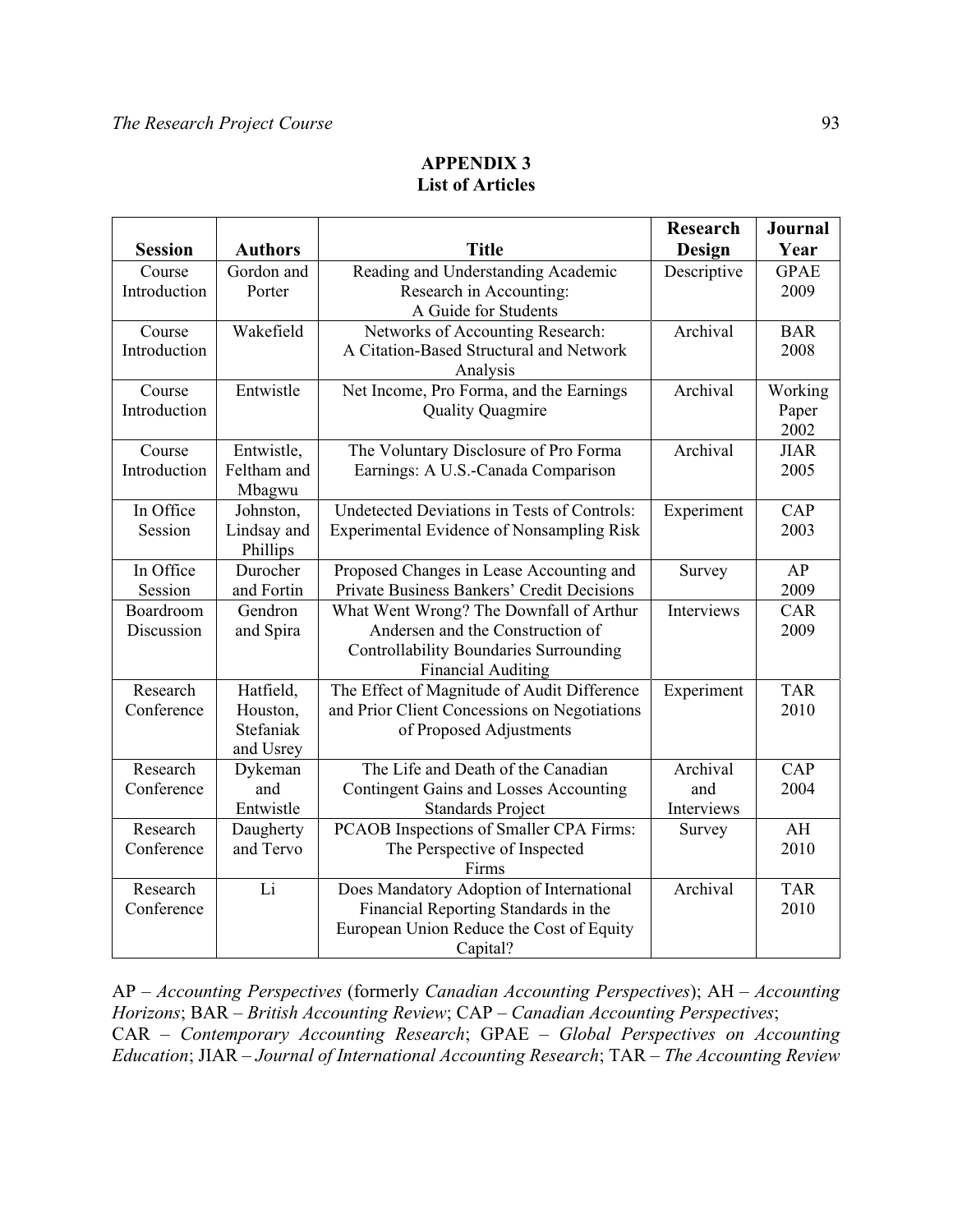# **APPENDIX 4 List of Research Conference Speakers**

|           | <b>Academic Speakers</b>                  |           | <b>Professional Speakers</b>                 |
|-----------|-------------------------------------------|-----------|----------------------------------------------|
|           |                                           |           |                                              |
| $\bullet$ | Michelle Chwastiak, University of New     | $\bullet$ | Arnie Arnott, President, Institute of        |
|           | Mexico                                    |           | <b>Chartered Accountants of Saskatchewan</b> |
| $\bullet$ | David Cooper, University of Alberta       | $\bullet$ | Paul Cherry, Chair, Canadian Accounting      |
|           | Gary Entwistle, University of             |           | <b>Standards Board</b>                       |
|           | Saskatchewan                              | $\bullet$ | Glenn Feltham, Dean, University of           |
| $\bullet$ | <b>Yves Gendron, Laval University</b>     |           | Manitoba                                     |
| $\bullet$ | Michael Gibbins, University of Alberta    | $\bullet$ | Steve Glover, CEO, Institute of Chartered    |
|           | Sandy Hilton, University of British       |           | <b>Accountants of Alberta</b>                |
|           | Columbia (Okanagan)                       | $\bullet$ | John Gunn, CEO, Chartered Accountants        |
| $\bullet$ | Ole-Kristjan Hope, University of Toronto  |           | <b>School of Business</b>                    |
| $\bullet$ | Theresa Libby, University of Waterloo     | $\bullet$ | Harvey Naglie, President, Financial          |
| $\bullet$ | Murray Lindsay, University of Lethbridge  |           | <b>Executives Institute of Canada</b>        |
| $\bullet$ | Chima Mbagwu, Wilfrid Laurier             | $\bullet$ | Patricia O'Malley, Member, International     |
|           | University                                |           | <b>Accounting Standards Board</b>            |
| $\bullet$ | Barb Phillips (Marketing), University of  | $\bullet$ | Fred Snell, Chief Accountant, Alberta        |
|           | Saskatchewan                              |           | <b>Securities Commission</b>                 |
| $\bullet$ | Fred Phillips, University of Saskatchewan | $\bullet$ | Gord Fowler, Chair, Canadian Accounting      |
| $\bullet$ | Dionne Pohler (Human Resources),          |           | <b>Standards Board</b>                       |
|           | University of Saskatchewan                |           |                                              |
| $\bullet$ | Vaughan Radcliffe, University of Western  |           |                                              |
|           | Ontario                                   |           |                                              |
| $\bullet$ | Linda Thorne, York University             |           |                                              |
|           | Stephen Zeff, Rice University             |           |                                              |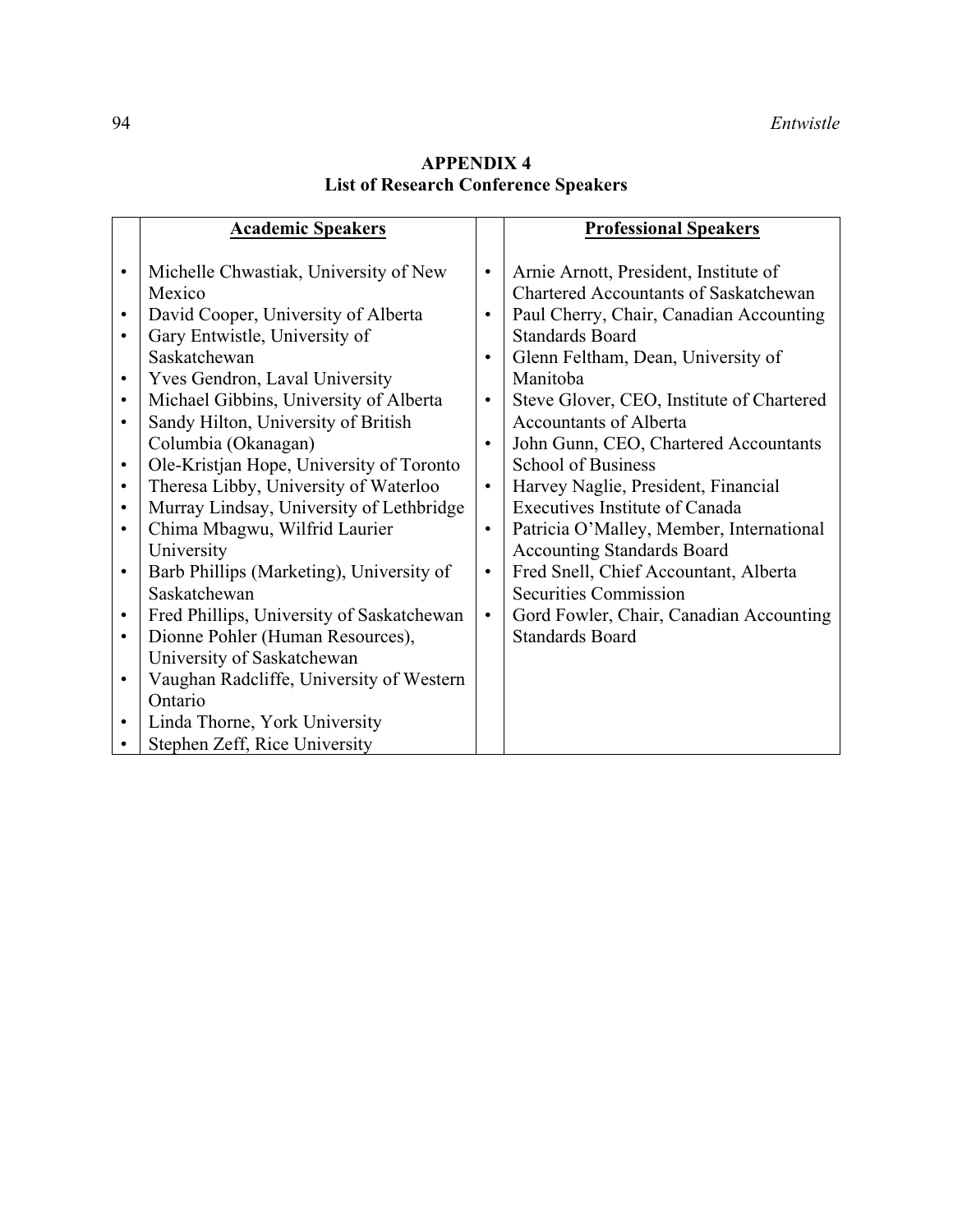## **REFERENCES**

- Accounting Education Change Commission (AECC). 1990. Objectives of Education for Accountants: Position Statement Number One. *Issues in Accounting Education* (Vol. 5, No. 1) 307-312.
- American Accounting Association (AAA) Committee on the Future Structure, Content and Scope of Accounting Education. 1986. Future Accounting Education: Preparation for the Expanding Practice (The Bedford Report). *Issues in Accounting Education* (Vol. 4, No. 1) 168-195.
- Boyd, C. 1995. *A Strategic Education Plan for the 21<sup>st</sup> Century*. Certified General Accountants Association of Canada. (Vancouver, British Columbia, Canada: CGA).
- Bouillon, M., and S.Ravenscroft. 2010. Undergraduate Preparation and Dissertation Methodologies of Accounting PhDs Over the Past 40 Years. *Global Perspectives on Accounting Education* (Vol. 7) 19-29.
- Canadian Institute of Chartered Accountants (CICA). 1996a. *The Inter-Institute Vision Task Force*. Canadian Institute of Chartered Accountants. (Toronto, Ontario, Canada: CICA).
- \_\_\_\_\_\_\_. 1996b. *The Inter-Institute Vision Task Force Research Review*. Canadian Institute of Chartered Accountants. (Toronto, Ontario, Canada: CICA).
- Daugherty, B., and W. Tervo. 2010. PCAOB Inspections of Smaller CPA Firms: The Perspective of Inspected Firms. *Accounting Horizons* (Vol. 24, No. 2) 189-219.
- Dopuch, N. 1989. Integrating Research and Teaching. *Issues in Accounting Education* (Vol. 4, No. 1) 1-10.
- Durocher, S., and A. Fortin. 2009. Proposed Changes in Lease Accounting and Private Bankers' Credit Decisions. *Accounting Perspectives* (Vol. 8, No. 1) 9-42.
- Dykeman, B., and G. M. Entwistle. 2004. The Life and Death of the Canadian Contingent Gains and Losses Accounting Standards Project. *Canadian Accounting Perspectives* (Vol. 3, No. 1) 5-31.
- Entwistle, G. M. 2002. Net Income, Pro Forma and the Earnings Quality Quagmire. Working Paper, University of Saskatchewan.
	- \_\_\_\_\_\_\_. 2003. Do the Right Thing: The "Research" Curriculum. *Issues in Accounting Education* (Vol. 18, No. 1) 25-27.
	- \_\_\_\_\_\_\_, and W. D. Lindsay. 1994. An Archival Study of the Existence, Cause and Discovery of Income-Affecting Financial Statement Misstatements. *Contemporary Accounting Research* (Vol. 11, No. 1-I) 271-296.

\_\_\_\_\_\_\_, G. D. Feltham, and C. Mbagwu. 2005. The Voluntary Disclosure of Pro Forma Earnings: A U.S.-Canada Comparison. *Journal of International Accounting Research* (Vol. 4, No. 2) 1-23.

- Gendron, Y., and L. F. Spira. 2009. What Went Wrong? The Downfall of Arthur Andersen and the Construction of Controllability Boundaries Surrounding Financial Auditing. *Contemporary Accounting Research* (Vol. 26, No.4) 987-1027.
- Gordon, T. P., and J. C. Porter. 2009. Reading and Understanding Academic Research in Accounting: A Guide for Students. *Global Perspectives on Accounting Education* (Vol. 6) 25-45.
- Hatfield, R. C., R. W. Houston, C. M. Stefaniak, and S. Usrey. 2010. The Effect of Magnitude of Audit Difference and Prior Client Concessions on Negotiation of Proposed Adjustments. *The Accounting Review* (Vol. 85, No. 5) 1647-1668.
- Johnston, H., W. D. Lindsay, and F. Phillips. 2003. Undetected Deviations in Tests of Controls: Experimental Evidence of Nonsampling Risk. *Canadian Accounting Perspectives* (Vol. 2, No. 2) 113-134.